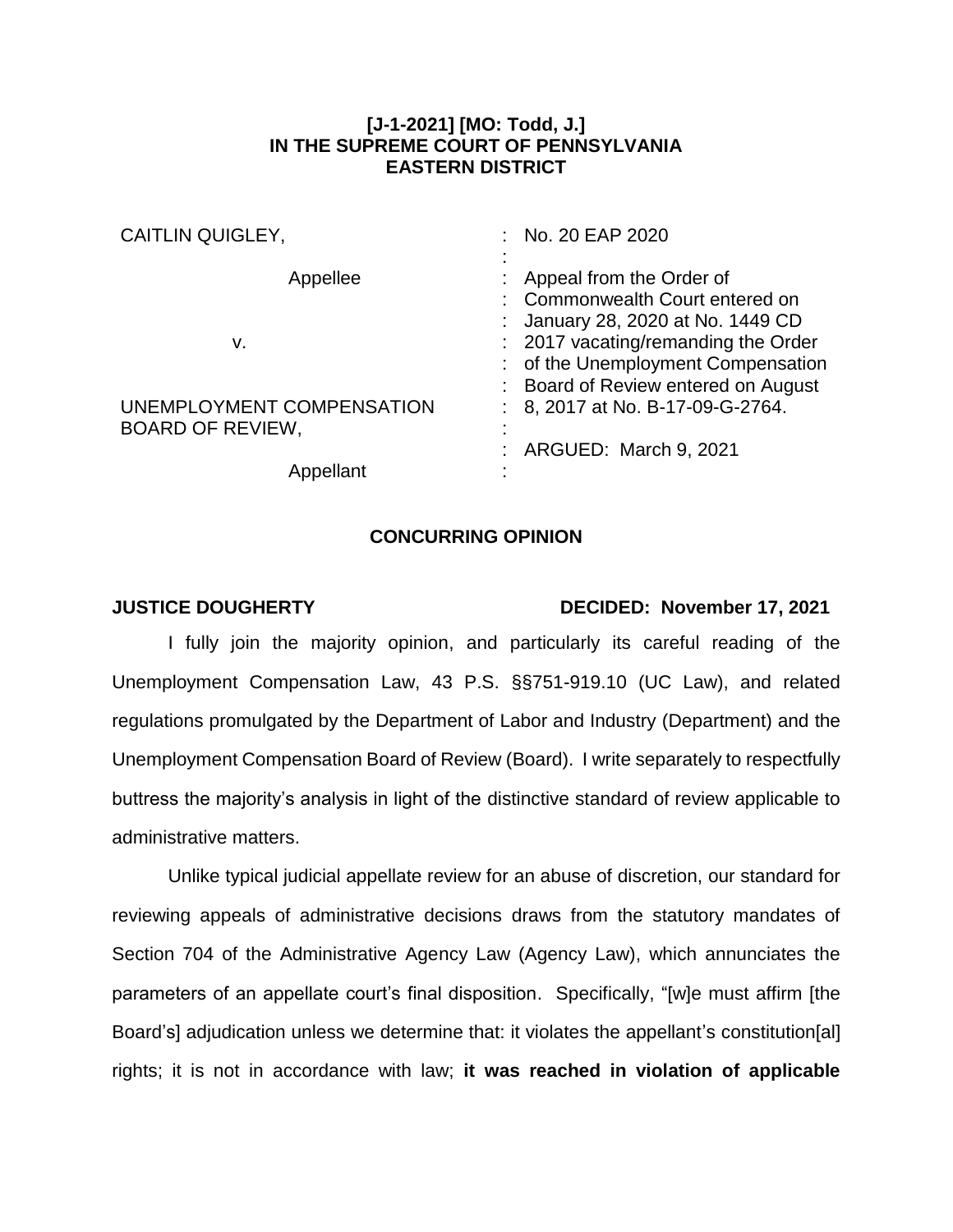**administrative procedure**; or any fact necessary to the decision is not supported by substantial evidence." *U.S. Steel Corp. v. UCBR*, 858 A.2d 91, 99 (Pa. 2004) (emphasis added), *citing* 2 Pa.C.S. §704; *see also*, *e.g.*, *Diehl v. UCBR*, 57 A.3d 1209, 1216 (Pa. 2012) ("[W]hen reviewing unemployment compensation cases, an appellate court must consider whether the findings of fact are supported by substantial evidence and whether there was a violation of the constitution or agency procedure or an error of law.") (citation and internal quotation omitted).

The violation of an "applicable administrative procedure" relates not only to an agency's particular enabling statutes and regulations, but also to traditional principles of procedural due process. These are further codified in Section 504 of the Agency Law, which requires reasonable notice, a fair opportunity to be heard on the merits of the appeal, and a full and complete record. *See J.F. v. Dep't of Human Servs.*, 245 A.3d 658, 668-69, 673 (Pa. 2021), *citing* 2 Pa.C.S. §§504, 704.

The majority and concurring opinions have described in depth the manner in which the Department's and Board's actions have made the requisite meaningful notice and an opportunity to be heard inaccessible to this claimant. *See* Majority Opinion, slip op. at 34-35; Concurring Opinion, slip op. at 1-5 (Wecht, J.). Additionally, the Department, with its investigatory powers and duties to require the reports and records it deems necessary, *see* 43 P.S. §761, bears some responsibility for ensuring the record is complete.

Through the initial claim review process, the Department directs what information is necessary to support a claimant's eligibility. Here, because Claimant completed the Department's questionnaire specific to sideline business claimants, the Department informed her, via email and on the questionnaire itself, that the additional information necessary to support her eligibility was the Schedule C from her 2016 tax return, which she provided immediately. *See* Claimant Questionnaire, 4/11/17, at 2; UC Service Center

[J-1-2021] [MO: Todd, J.] - 2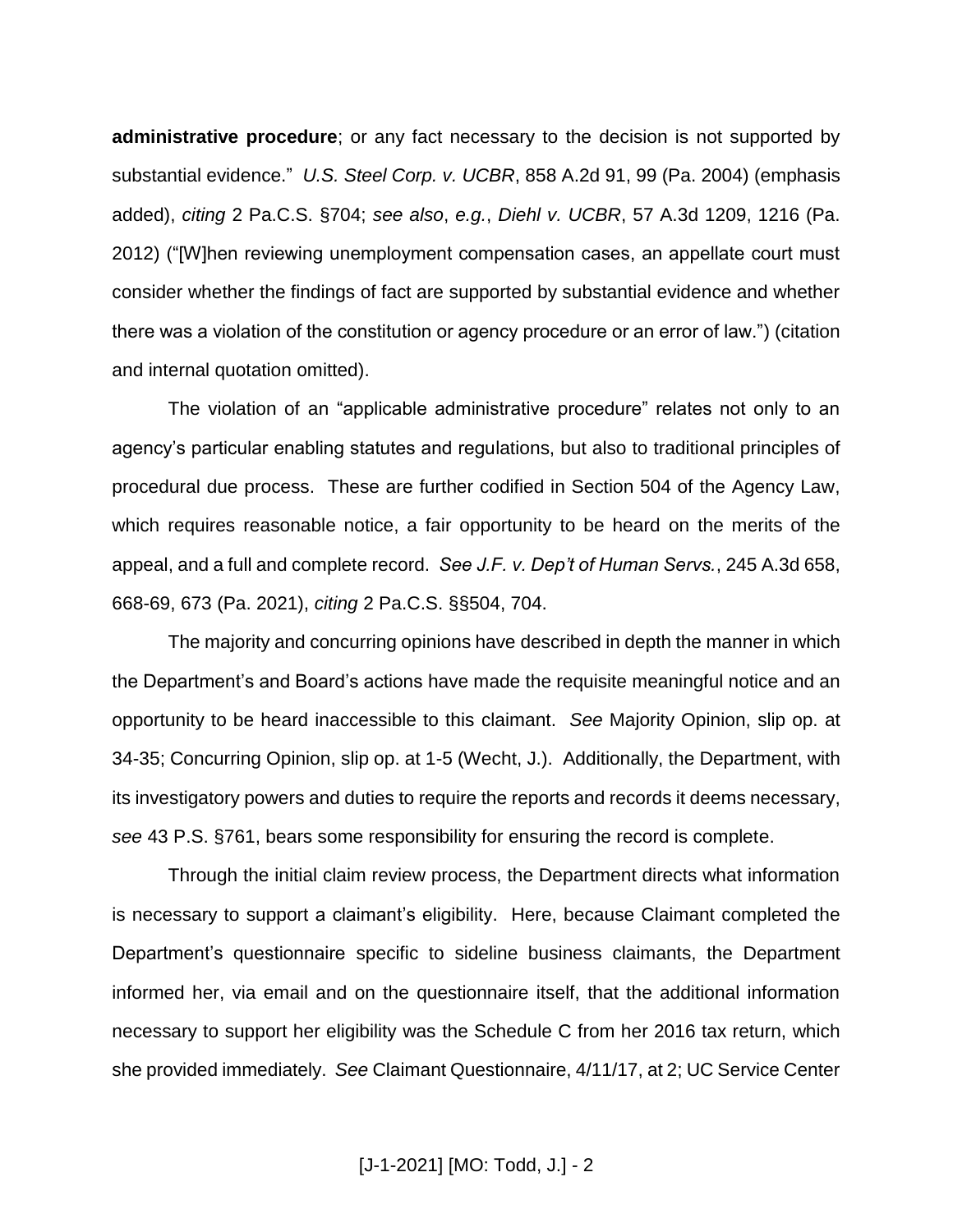Email, 4/11/17. The Department also required, under penalty of fraud, Claimant's dates of service at her last full-time employer, her responses to several yes or no questions regarding amounts of her time and income related to her sideline business, and her social security number, for use by the Department to verify her information. *See* Claimant Questionnaire, 4/11/17, at 1-3. Notably, in accord with its own regulations, the Department "will not issue a decision invalidating a claim until the claimant has been given an opportunity to refute any alleged facts or circumstances which are being considered as a basis for invalidating his claim." 34 Pa. Code §65.61. And, under the UC Law, upon the Department's determination of whether or not a claim is valid, "**[n]otice of such determination need not be given to the claimant if the claim is determined valid, but if the claim is determined invalid, notice shall be given by the department in writing to the claimant stating that the claim is invalid and the reason therefor**." 43 P.S. §821(c)(2) (emphasis added). Claimant provided all of the information the Department deemed necessary to support her eligibility; presumably the Department performed its verification, no challenge was raised to the accuracy of the information Claimant provided, and because the claim was determined valid, claimant had no notice of any defects in her application that would warrant the later disqualification of her eligibility.

The Department then certified the contents of the claim file, upon which the referee and Board based their review. Notably, the Board's own regulations require the referee to provide unrepresented parties with "every assistance compatible with the impartial discharge of its official duties." 34 Pa. Code §101.21(a). In this case, among the first annotations at the top of Claimant's claim record is an entry dated April 21, 2017, stating, "[Claimant] IS REQUESTING CONTACT BE MADE BY EMAIL; PHONE WILL BE DISCONNECTED FOR APPROX 3 WEEKS[.]" Claim Record at 1. Claimant's

[J-1-2021] [MO: Todd, J.] - 3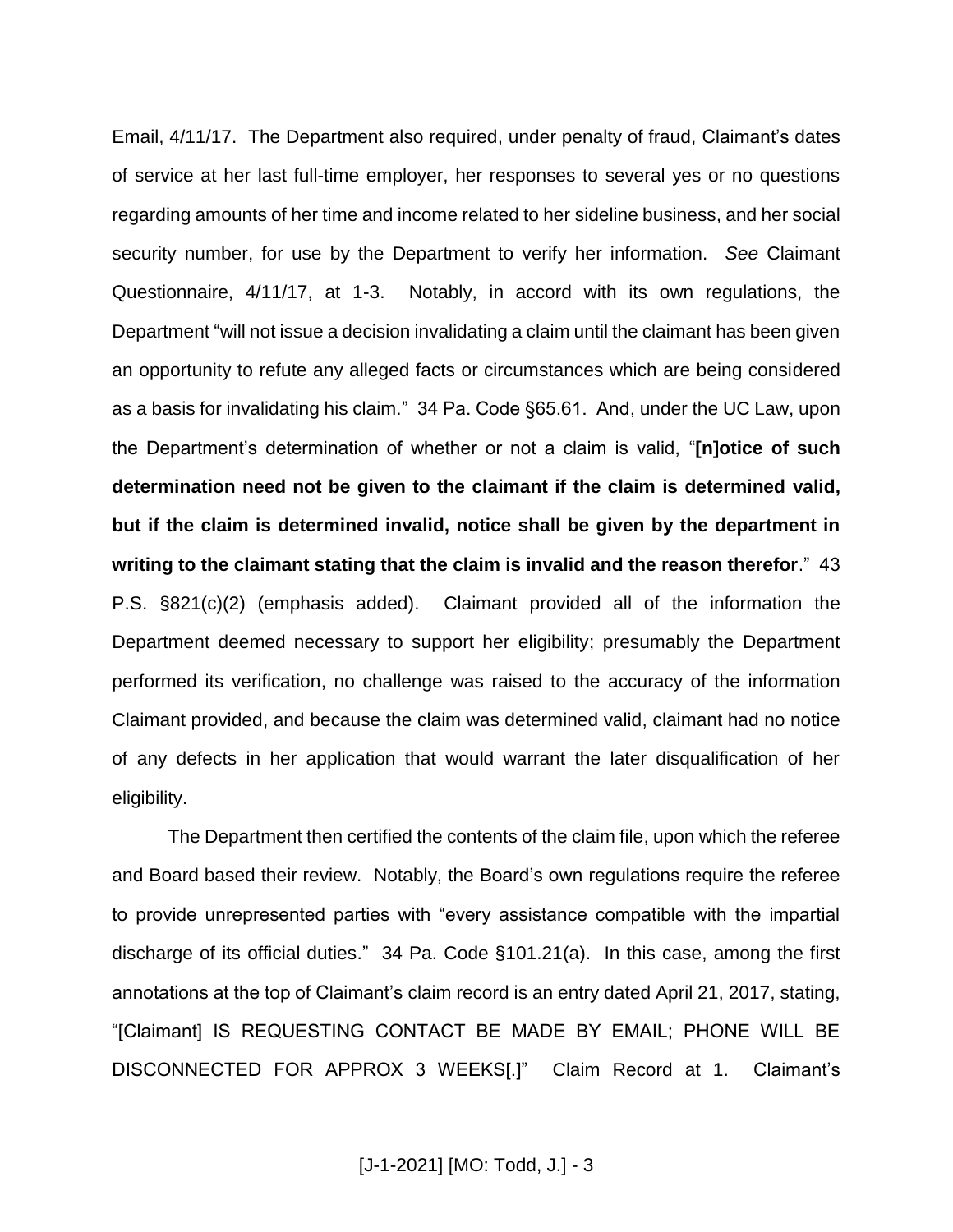continuance request was made on May 1 via email, to the email address provided in the Notice of Hearing as an appropriate means of contact. *See* Notice of Hearing, 4/26/17 at 3; Email to Referee, 4/30/17. The referee called Claimant's disconnected phone number and left a message indicating the continuance would be denied without further information. In my view, a brief glance at the claim record should have alerted the referee that a telephonic response to Claimant's request would not be received prior to the scheduled hearing, and failed to provide minimal assistance compatible with the impartial discharge of the tribunal's duties.

Lastly, the Board believes it was required to disqualify Claimant because, as it claims, the only competent evidence of record was Claimant's checkmark in the "Yes" box on her sideline business questionnaire, to answer the question "Do you own all aspects of this business?" — while the remainder of the information in the claims file constituted "uncorroborated hearsay." Appellant's Brief at 36-37; Claimant Questionnaire at 1. As the majority observes, the Department's tribunals are entitled to rely on information contained in the Department's own records. Majority Opinion, slip op. at 32- 33 n.12, *citing* 34 Pa. Code §101.51. I additionally observe the Department may do so as a result of its power and duty to collect and **verify** the essential information. In this regard, it is difficult to see how the information provided by Claimant was "uncorroborated." *See Vann v. UCBR*, 494 A.2d 1081, 1086 (Pa. 1985) (hearsay evidence admitted without objection may support a finding of fact if corroborated). As a result, absent any additional evidence offered by the Department to the contrary, I do not view the Board's sole finding of fact justifying its decision to disqualify Claimant — *i.e.*, "[t]he claimant owned and operated an independent business[,]" Board Decision, 8/8/17, at 1 — as supported by substantial evidence.